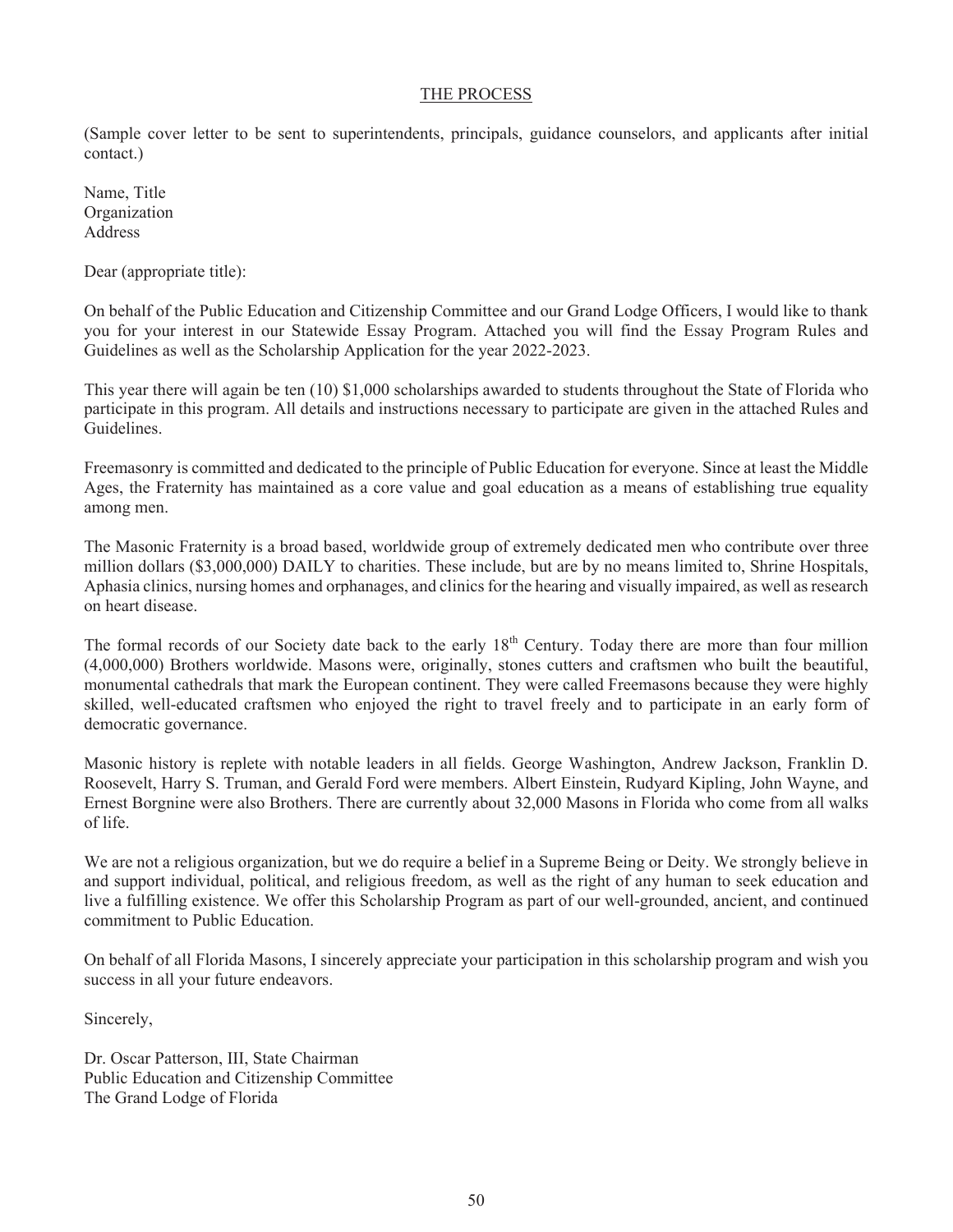## **PUBLIC EDUCATION AND CITIZENSHIP STATEWIDE ESSAY PROGRAM**

#### RULES AND REGULATIONS:

| Eligibility:         | Graduating High School Seniors in the State of Florida who will receive their high school<br>diploma in spring 2023 and who will be attending a STATE OF FLORIDA<br>SUPPORTED INSTITUTION (college, university, community college, technical<br>college, or other such institution of higher education governed by the Florida State<br><b>Board of Regents or the Florida Department of Education</b> ) during the following term<br>(semester or quarter). The applicant must enter the school within one semester/quarter<br>(excluding summer sessions) after having been awarded the scholarship. |  |  |
|----------------------|--------------------------------------------------------------------------------------------------------------------------------------------------------------------------------------------------------------------------------------------------------------------------------------------------------------------------------------------------------------------------------------------------------------------------------------------------------------------------------------------------------------------------------------------------------------------------------------------------------|--|--|
| <b>Requirements:</b> | An essay of no less than 1,000 words or more than 1,250 words on the topic "Why<br>Education is Important" and a completed Scholarship Application Form. All work<br>must be original and the essay becomes the property of The Grand Lodge of Florida.                                                                                                                                                                                                                                                                                                                                                |  |  |
| <b>Deadline:</b>     | <b>January 20, 2023</b> . The application and essay must be received by the State Chairman no<br>later than midnight on January 20, 2023. Any applications and essays received after that<br>date will be returned.                                                                                                                                                                                                                                                                                                                                                                                    |  |  |
| <b>Submission:</b>   | Send essay and application as a Word file or PDF file attached to an email message.<br>Send to Dr. Oscar Patterson, III, at opatters@comcast.net. In the subject line enter<br>"Grand Lodge Scholarship Application"                                                                                                                                                                                                                                                                                                                                                                                   |  |  |
| <b>Purpose:</b>      | To continue Freemasonry's support of the youth in our society and to reinforce our belief<br>in the Public School Systems in our nation.                                                                                                                                                                                                                                                                                                                                                                                                                                                               |  |  |
| <b>Information:</b>  | Scholarship checks will be made payable to the institution designated by the recipient and<br>placed into an account for the sole purpose of the recipient's use. If not utilized within one<br>semester/quarter (excluding summer sessions), the scholarship will be withdrawn and<br>added to the following year's program.                                                                                                                                                                                                                                                                          |  |  |
| <b>Essay Format:</b> | The essay submitted should conform to the <b>Format Guide</b> . Please refer to the following<br>pages for the application and guidelines on essay preparation. It is critical that all essays<br>submitted contain the proper content—the topic is "Why Education is Important".<br>Essays will be judged based upon adherence to format, content, grammar, spelling,<br>syntax, punctuation, and other such aspects.                                                                                                                                                                                 |  |  |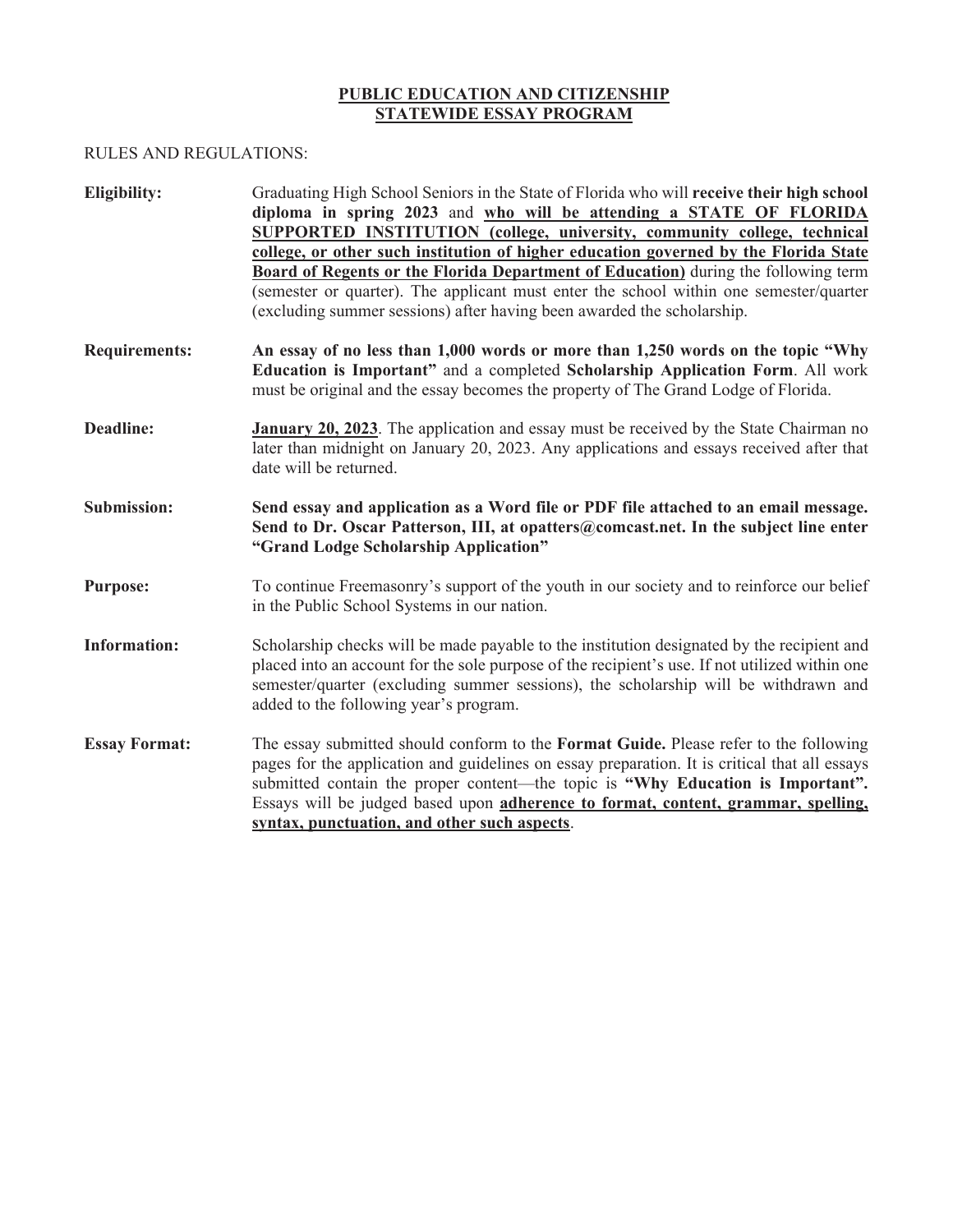## **PUBLIC EDUCATION AND CITIZENSHIP 2022-2023 SCHOLARSHIP APPLICATION**

|                                | Name: Tast First | <b>Middle Initial</b>                                                                                                                                                         |  |
|--------------------------------|------------------|-------------------------------------------------------------------------------------------------------------------------------------------------------------------------------|--|
|                                |                  |                                                                                                                                                                               |  |
|                                |                  | Address: Number and Street City and State Zip                                                                                                                                 |  |
|                                |                  |                                                                                                                                                                               |  |
|                                |                  | Phone Number: $\frac{1}{\sqrt{1-\frac{1}{n}}\sqrt{1-\frac{1}{n}}}$ Date of Birth: $\frac{1}{\sqrt{1-\frac{1}{n}}\sqrt{1-\frac{1}{n}}\sqrt{1-\frac{1}{n}}\sqrt{1-\frac{1}{n}}$ |  |
|                                |                  |                                                                                                                                                                               |  |
|                                |                  |                                                                                                                                                                               |  |
|                                |                  |                                                                                                                                                                               |  |
|                                |                  | School Address: Number and Street City and State Zip                                                                                                                          |  |
|                                |                  |                                                                                                                                                                               |  |
|                                |                  | Estimated Date of High School Graduation: (Month and Year): ____________________                                                                                              |  |
| the State of Florida]          |                  | I plan to attend (give full name of college or university). [Must be a State-supported institution within                                                                     |  |
| Name of college or university: |                  |                                                                                                                                                                               |  |
|                                |                  |                                                                                                                                                                               |  |
|                                |                  |                                                                                                                                                                               |  |
|                                |                  |                                                                                                                                                                               |  |

# **ALL INFORMATION REQUESTED MUST BE PROVIDED TO QUALIFY.**

**Send completed application and essay to: Dr. Oscar Patterson, III, at opatters@comcast.net.** 

**Application and essay must be submitted as a Word document or .PDF file attached to an email message. In the subject line enter "Grand Lodge Scholarship Application."** 

## **APPLICATIONS AND ESSAYS MUST BE RECEIVED BY MIDNIGHT, JANUARY 20, 2023**